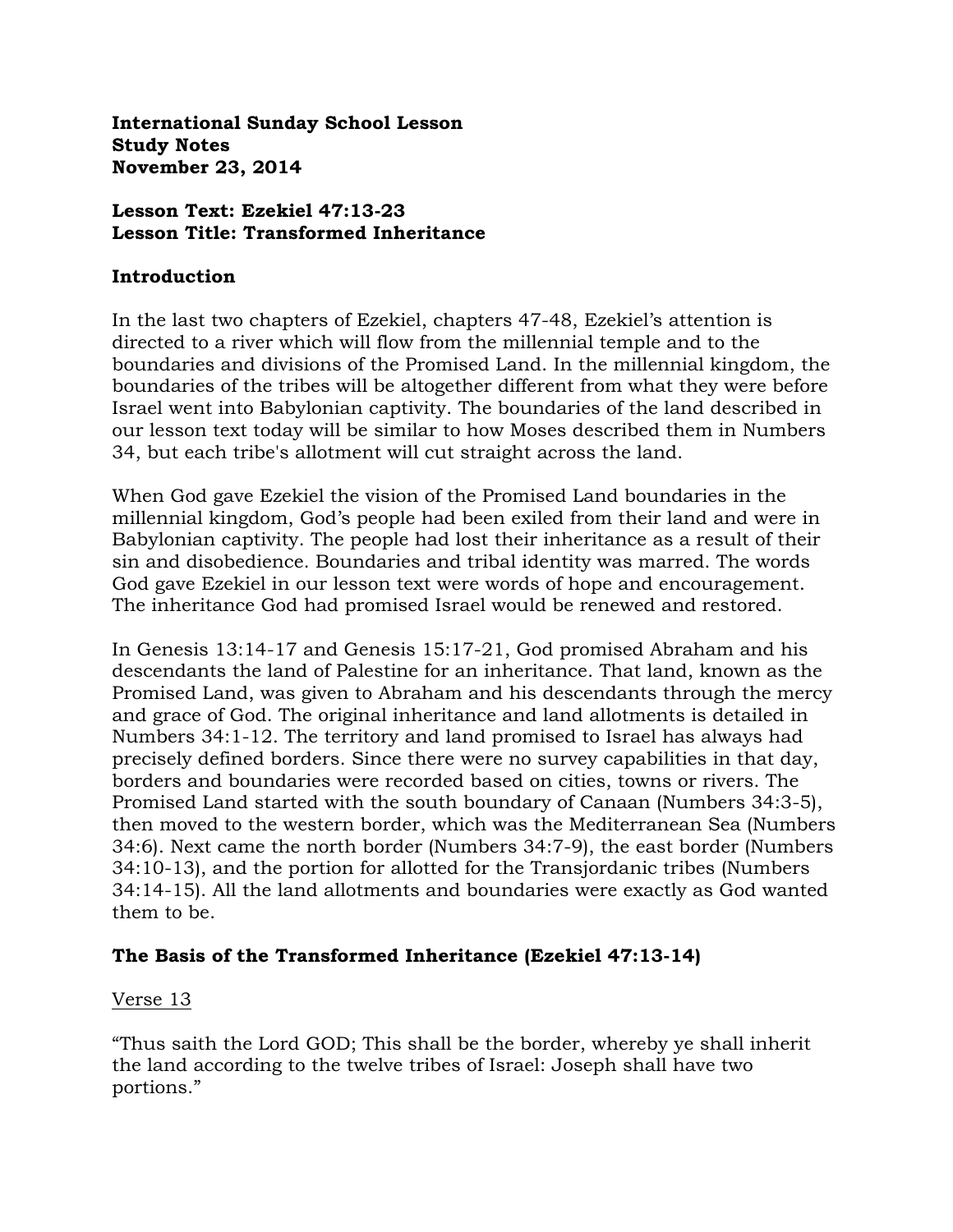"Thus said the Lord GOD" is the way in which God identified Himself to Ezekiel when introducing a new action (Ezekiel 43:18; 44:9; 45:9; 46:1). It is clear from the words "the Lord GOD" that the message Ezekiel was about to receive was clearly of divine origin. The basis of the original promise of land to Abraham's descendants originated with God and the borders of the transformed inheritance will also originate with "the Lord GOD."

"This shall be the border" or the boundaries "whereby ye shall inherit" or divide "the land." The land was to be divided "according to the twelve tribes of Israel." The words "according to the twelve tribes of Israel" must have been hopeful words. They presuppose that every tribe would be represented when the captives returned from Babylon.

The "twelve tribes of Israel" is a reference to Jacob's twelve sons, born over a period of approximately twenty-three years through four different mothers. The names of Jacob's twelve sons are: Reuben, Simeon, Levi, Judah, Zebulun, Issachar, Dan, Gad, Asher, Napthtali, Joseph and Benjamin (Genesis 49).

Ezekiel is told that "Joseph shall have two portions." The "two portions" or two parcels of land was given to Joseph's two sons, Ephraim and Manasseh (Genesis 48:1-22), whose descendants formed two of the twelve tribes. Ephraim and Manasseh each had a separate inheritance. This is in keeping with the promise of Jacob to Joseph (Genesis 48:5-6; 49:22-26). The double blessing or "two portions" for Joseph meant that instead of producing one tribe, he would produce two! Since the tribe of Levi did not have land for an inheritance, the "two portions" through Joseph made up the "twelve portions of land for inheritance" (Deuteronomy 10:9).

#### Verse 14

"And ye shall inherit it, one as well as another: concerning the which I lifted up mine hand to give it unto your fathers: and this land shall fall unto you for inheritance."

The children of Israel will "inherit" or possess their allotted land equally, or "one as well as another." This means that although the people had lost their tribal identities after the Assyrian and Babylonian captivity, they will recover them in the Messiah's kingdom. The distribution of the land will be based upon the original tribal names, and each tribe will receive the same amount of territory.

The words "lifted up mine hand" is a phrase unique to Ezekiel's prophecy (Ezekiel 20:5-6, 15, 23, 88, 42). It means "to swear." The words "I lifted up mine hand to give it unto your fathers" means that God had sworn an oath or made a promise that His people would inherit the Promised Land. "And this land shall fall unto you for inheritance" simply means God is going to give His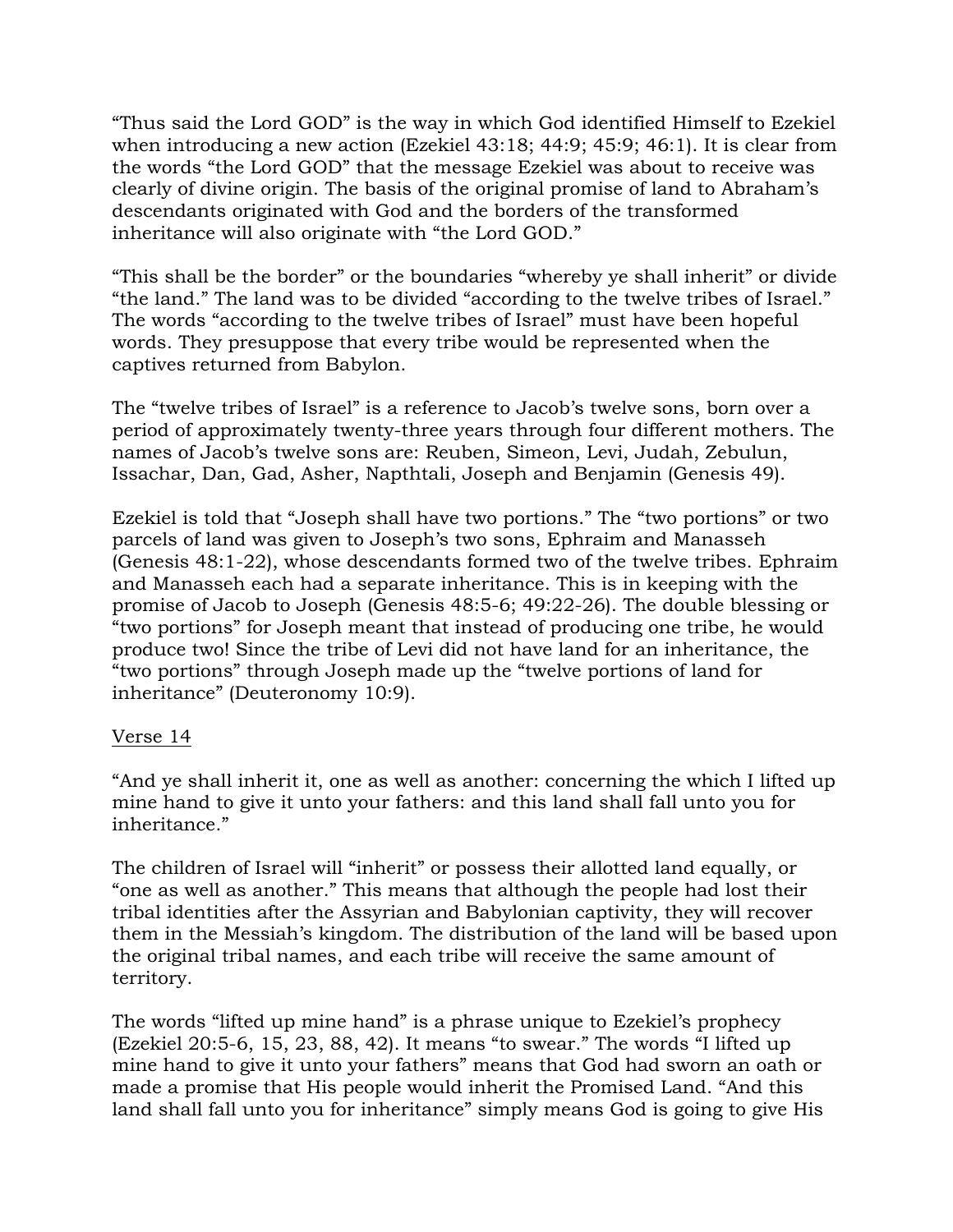people who has lost everything, everything! No enemy, physical or spiritual, will be able to stop God from giving His people this promised inheritance. These words must have been encouraging to the captives as they lived in the midst of powerful Assyria and Babylon.

Believers today live in the midst of some mighty powerful opponents of Christianity, truth, and the promises of God. We should be reminded of the words of the Apostle Paul, *"For I know whom I have believed, and am persuaded that he is able to keep that which I have committed unto him against that day"* (2 Timothy 1:12). Paul also wrote, *"Faithful is he that calleth you, who will also do it"* (1 Thessalonians 5:24). The Apostle John writes, *"…greater is he that is in you, than he that is in the world"* (1 John 4:4).

# **The Borders of the Transformed Inheritance (Ezekiel 47:15-21)**

# Verse 15-16

"And this shall be the border of the land toward the north side, from the great sea, the way of Hethlon, as men go to Zedad; Hamath, Berothah, Sibraim, which is between the border of Damascus and the border of Hamath; Hazarhatticon, which is by the coast of Hauran."

Ezekiel's vision describes "the border of the land" beginning with the "north side," and moving in a clockwise position east, south, and west. Naturally, Ezekiel described the borders using names that existed in his day. The northern boundary begins "from the great sea" which is Mediterranean Sea, which is near an area called "Hethlon," near or in Syria.

"As men go" is a reference to traveling or places where one road would lead to another. "Zedad" is on the north boundary of Canaan. "Hamath" is possibly a location in Syria. "Berothah" is located near Damascus. King David mentions this place in 2 Samuel 8:8. "Sibraim" is also believed to be an area near Damascus. While there is no absolute certainty as to the exact locations of these places today, rest assured they are places and territories within the inheritance of God's people.

"The border of Damascus" is most likely a reference to the capital of Syria. "Hamath," as previously mentioned is possibly a location in Syria. The location "Hazarhatticon" means "the middle village" and was a place "by the coast of Hauran" which is south of Damascus.

#### Verse 17

"And the border from the sea shall be Hazarenan, the border of Damascus, and the north northward, and the border of Hamath. And this is the north side."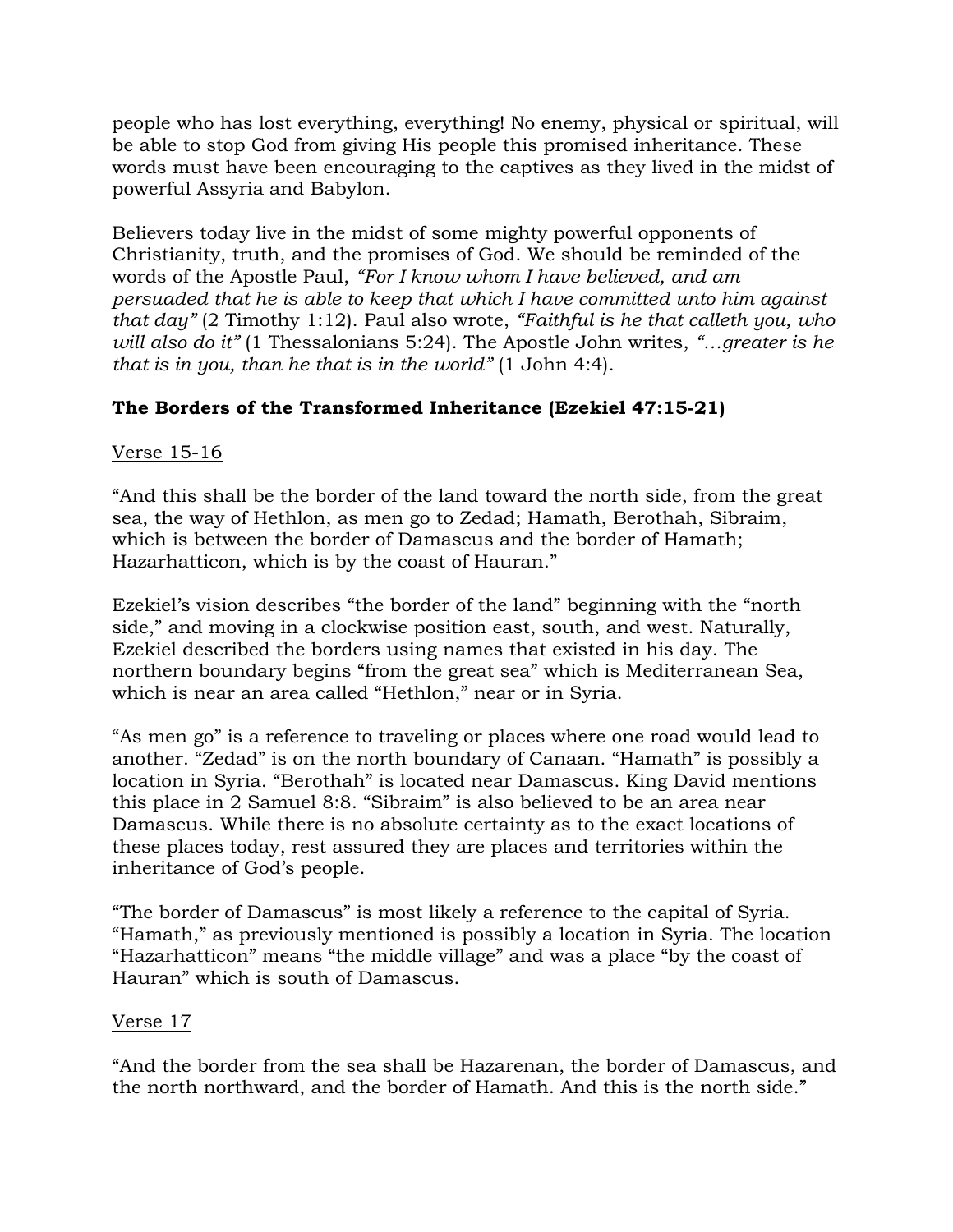The name "Hazarenan" means "the village of springs" and is an area northeast of Damascus. "Hamath" means "fortress" and is located in Syria. "And this is the north side" means the boundaries have been described. "The northern border will stretch east from the Mediterranean Sea north of the modern city of Tripoli and will include what was then the northern border of Syria." *(The Bible Knowledge Commentary: An Exposition of the Scriptures by Dallas Seminary Faculty.)*

Remember, although man may not actually be able to identify all of these places in a modern day map, the God who created them knows exactly where they are and which of the twelve tribes will occupy that land.

God also knows His children! The Apostle Paul said, *"Nevertheless the foundation of God standeth sure, having this seal, The Lord knoweth them that are his…"* (2 Timothy 2:19).

### Verse 18

"And the east side ye shall measure from Hauran, and from Damascus, and from Gilead, and from the land of Israel by Jordan, from the border unto the east sea. And this is the east side."

The "east side" or eastern border will "measure" or extend "from Hauran, and from Damascus, and from Gilead, and from the land of Israel by Jordan." That means the edge of Israel's territory will go along the southern border of Syria until it reaches the Jordan River south of the Sea of Galilee.

"And this is the east side" of the land means this is the eastern border.

#### Verse 19

"And the south side southward, from Tamar even to the waters of strife in Kadesh, the river to the great sea. And this is the south side southward."

The "south side" or southern border is "from Tamar even to the waters of strife in Kadesh." "Tamar," which means "palm trees," is the last town of Judea located by the Dead Sea. From "Tamar" the borders proceed "to the waters of strife in Kadesh." The "waters of strife" refers to the waters of Meribotk Kadesh in the Desert of Sin near Kadesh-Barnea (Numbers 20:1-13).

From there the borders run to the "river" which refers to the Brook of Egypt and then on to the Mediterranean Sea, called "the river of the great sea." That "is the south side southward."

Verse 20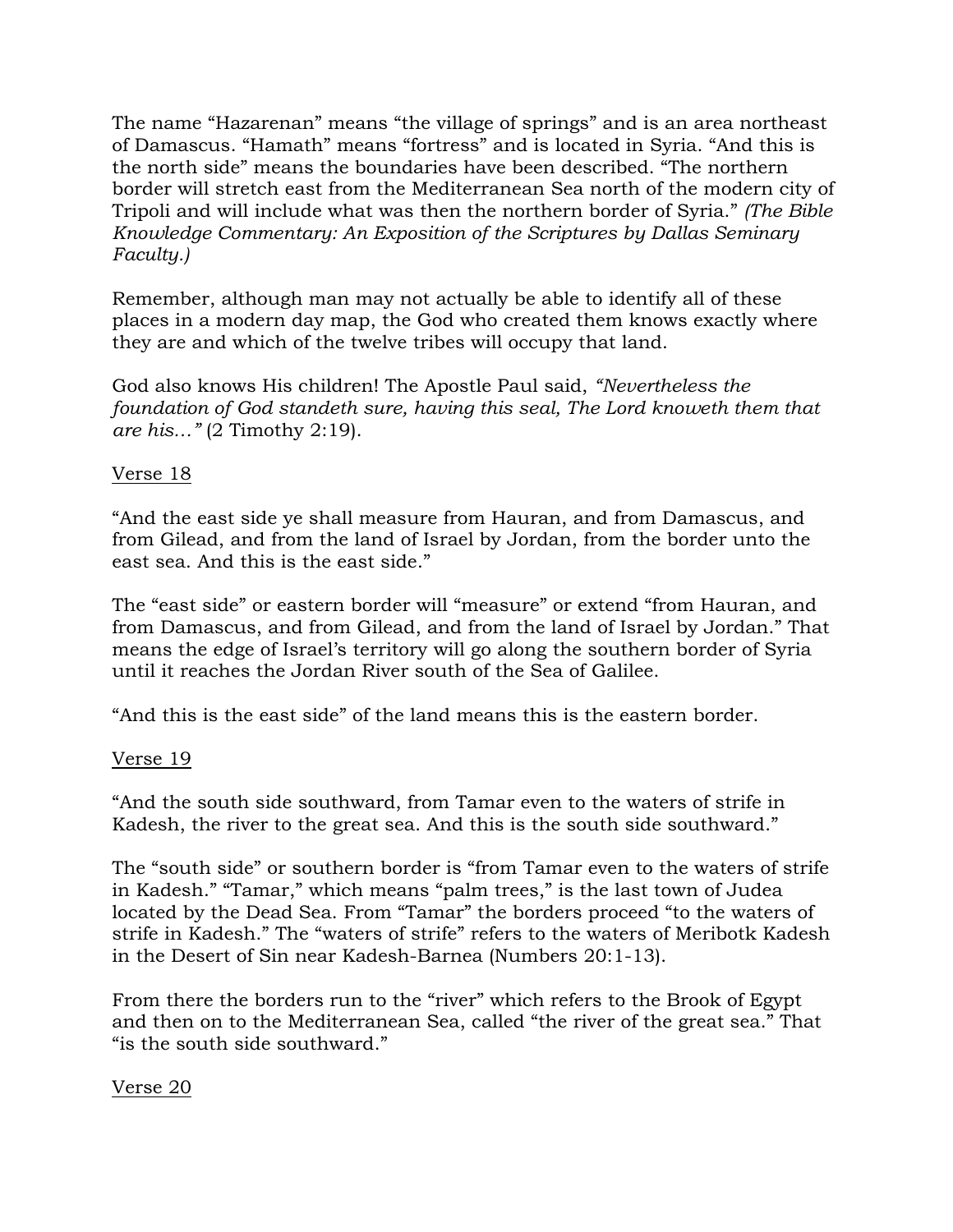"The west side also shall be the great sea from the border, till a man come over against Hamath. This is the west side."

The western border of the Promised Land will be the Mediterranean Sea, referred to as "the great sea from the border." The border will go along the shoreline in the south to a border "over against Hamath" in the north.

### Verse 21

"So shall ye divide this land unto you according to the tribes of Israel."

With the geographical boundaries of the land now given to Ezekiel, the Lord again orders the land to be "divided according to the tribes of Israel." This is a prelude to the division of the land recorded in Ezekiel 48. Clear and specific directions are given as to the manner of distribution and allotment of land to each of the tribes.

# **The Blessing of the Transformed Inheritance (Ezekiel 47:22-23)**

### Verse 22-23

"And it shall come to pass, that ye shall divide it by lot for an inheritance unto you, and to the strangers that sojourn among you, which shall beget children among you: and they shall be unto you as born in the country among the children of Israel; they shall have inheritance with you among the tribes of Israel. And it shall come to pass, that in what tribe the stranger sojourneth, there shall ye give him his inheritance, saith the Lord GOD."

For the "stranger" to be included in the transformed inheritance of Israel is indeed a blessing. The "stranger" was a Gentile who was often poor, needy, oppressed and often abused. It would have been easy for the Jew to reject the "stranger" or look down upon them.

Just because Israel and the Jewish people were called to be a separated people, that didn't mean they were a selfish people. While Israel was without question God's chosen people they were taught to show hospitality and care for the "strangers" (Exodus 22:21; 23:9). While Israel did show favor to "strangers," in previous divisions of the land, no division of land was given to "strangers." But in Ezekiel's division of land, the "strangers" were to have an inheritance.

Gentile foreigners living among the Jews will receive a portion of land in the millennial distribution. The "strangers" inheritance will most likely be in the allotment of land assigned him in the tribe where he sojourned. Of course, no foreigners will be living among the Jews unless they have become true believers. These foreigners are to be treated the same as native-born Israelites and allowed to raise their families within the nation of Israel (Leviticus 19:34;